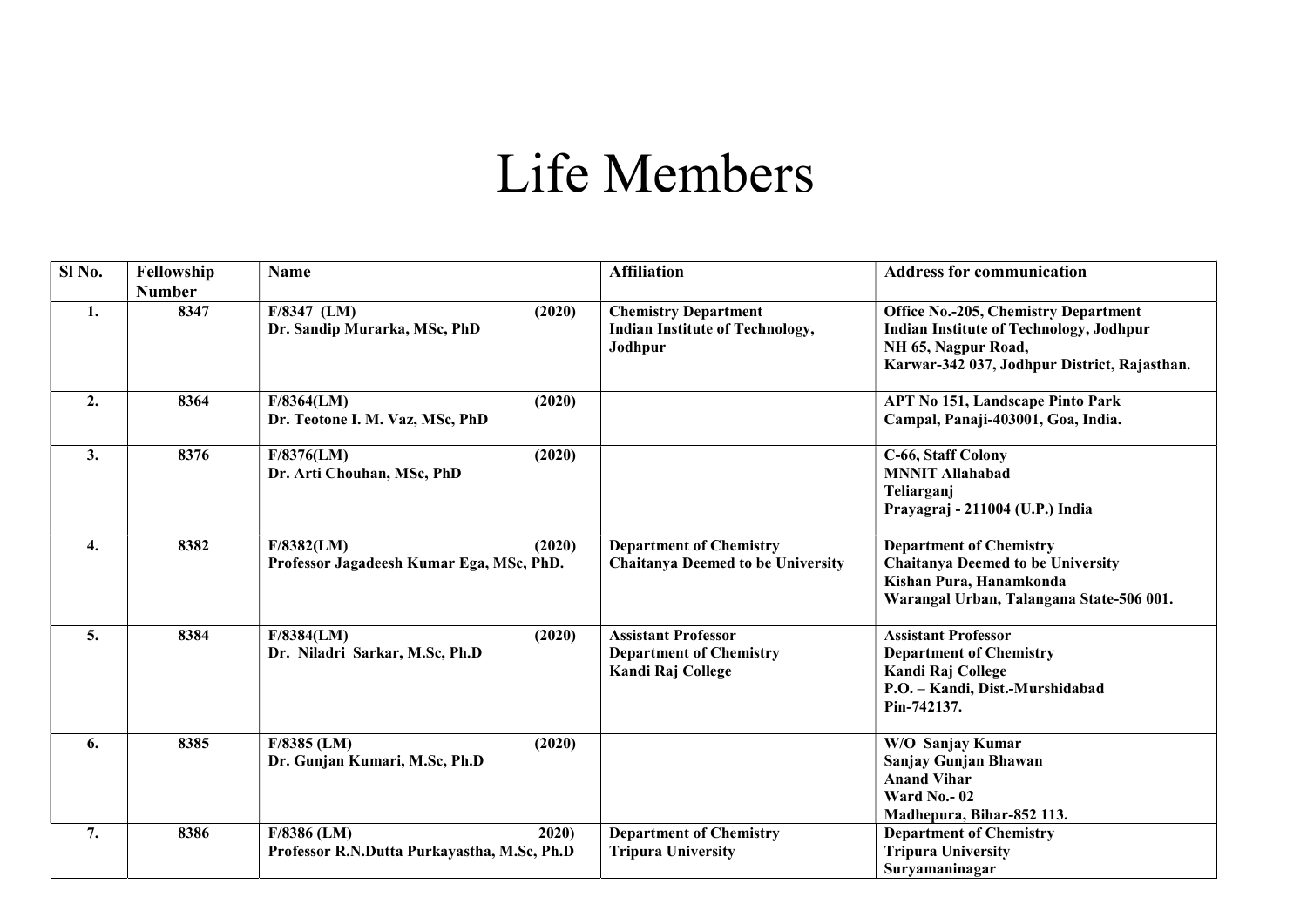|     |      |                                                                              |                                         | Agartala, Tripura-793022.                                                    |
|-----|------|------------------------------------------------------------------------------|-----------------------------------------|------------------------------------------------------------------------------|
| 8.  | 8390 | F/8390(LM)<br>(2020)                                                         |                                         | S/o: Mr. Sarwan Kumar Singh                                                  |
|     |      | Dr. Mayank Kumar Singh, MPharm, PhD                                          |                                         | Bagahi, Chunar                                                               |
|     |      |                                                                              |                                         | Mirzapur-231304                                                              |
|     |      |                                                                              |                                         | Uttar Pradesh, India.                                                        |
|     |      |                                                                              |                                         |                                                                              |
| 9.  | 8392 | F/8392(LM)<br>(2020)                                                         | <b>Associate Professor,</b>             | <b>Associate Professor,</b>                                                  |
|     |      | Dr. Kalpana Maheria, Ph.D., MCIC                                             | <b>Department of Chemistry,</b>         | <b>Department of Chemistry,</b>                                              |
|     |      |                                                                              | S. V. National Institute of Technology, | S. V. National Institute of Technology,                                      |
|     |      |                                                                              |                                         | Surat - 395 007, Gujarat, INDIA                                              |
|     |      |                                                                              |                                         |                                                                              |
|     |      |                                                                              |                                         |                                                                              |
| 10. | 8400 | $F/8400$ (LM)<br>(2021)                                                      |                                         | Vill: Dangapara,                                                             |
|     |      | Dr. Umasankar Ray, MSc, PhD                                                  |                                         | P.O.- Kuliara, P.S. - Mayureswar                                             |
|     |      |                                                                              |                                         | Dist.- Birbhum, Pin-731213                                                   |
|     |      |                                                                              |                                         | West Bengal, India.                                                          |
| 11. | 8403 | F/8403(LM)<br>(2021)                                                         |                                         | #235/2, 2nd D cross, 6th Main, 3rd                                           |
|     |      | Dr. Gurumurthy.B.R, M.Tech, PhD                                              |                                         | Block, 3rd Stage,                                                            |
|     |      |                                                                              |                                         | Basaveshwaranagar,                                                           |
|     |      |                                                                              |                                         | Bangalore - 560079                                                           |
|     |      | #235/2, 2 <sup>nd</sup> D cross, 6 <sup>th</sup> Main, 3 <sup>rd</sup> Block |                                         | Karnataka,                                                                   |
|     |      |                                                                              |                                         | India                                                                        |
|     |      | 3 <sup>rd</sup>                                                              |                                         |                                                                              |
|     |      | Stage,<br>Basaveshwaranagar                                                  |                                         | #235/2, 2 <sup>nd</sup> D cross, 6 <sup>th</sup> Main, 3 <sup>rd</sup> Block |
|     |      |                                                                              |                                         |                                                                              |
|     |      |                                                                              |                                         |                                                                              |
|     |      | <b>Bangalore</b><br>560                                                      |                                         | 3rd<br>Stage,                                                                |
|     |      | 07                                                                           |                                         | Basaveshwaranagar                                                            |
|     |      |                                                                              |                                         |                                                                              |
|     |      | Karna                                                                        |                                         | 560<br><b>Bangalore</b>                                                      |
|     |      |                                                                              |                                         | 07                                                                           |
|     |      |                                                                              |                                         |                                                                              |
|     |      |                                                                              |                                         | Karna                                                                        |
| 12. | 8405 | F/8405(LM)<br>(2021)                                                         |                                         | <b>Department of Chemistry</b>                                               |
|     |      | Dr. Sudhir Kumar Gupta, MSc, PhD                                             |                                         | <b>Harcourt Butler Technical University, Kanpur</b>                          |
|     |      |                                                                              |                                         | Kanpur, Uttar Pradesh-208002                                                 |
| 13. | 8406 | F/8406(LM)<br>(2021)                                                         |                                         | 2-58/7, c/oT. Papi Reddy,                                                    |
|     |      | Dr. Suresh Paladagu, MSc, PhD                                                |                                         | Back side of the BSNL TelephoneOffice                                        |
|     |      |                                                                              |                                         | Aziz Nagar (V), Moinabad (M)                                                 |
|     |      |                                                                              |                                         | Ranga Reddy (D)                                                              |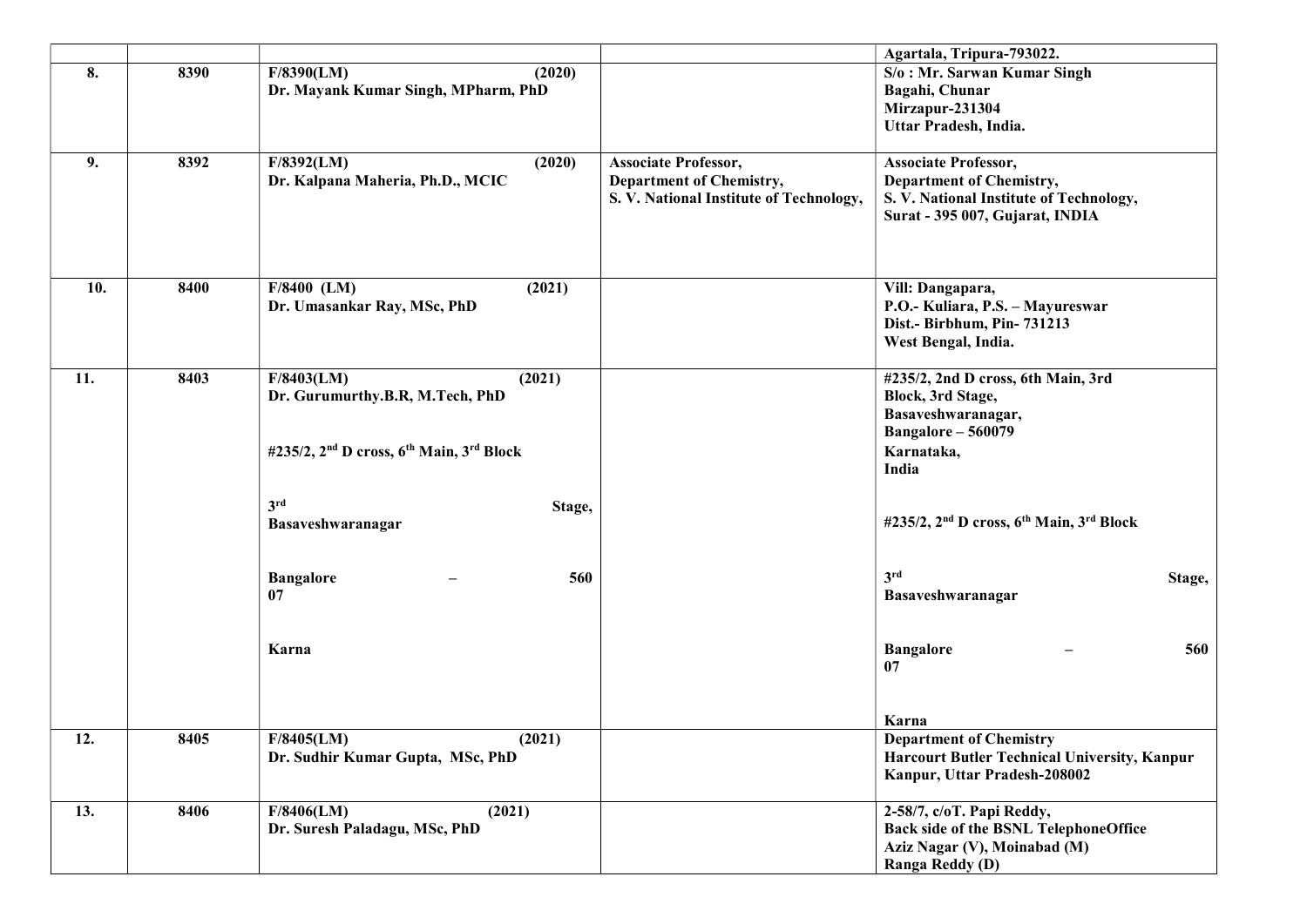|     |      |                                                              |                                                                                | Hyderabad -500075, Telangana State                                                                                                                                                     |
|-----|------|--------------------------------------------------------------|--------------------------------------------------------------------------------|----------------------------------------------------------------------------------------------------------------------------------------------------------------------------------------|
| 14. | 8407 | $F/8407$ (LM)<br>(2021)<br>Dr. Neha Rani Kumar, MSc, PhD     |                                                                                | Mr. Kasturi Lal Kumar, Ritu Garments, N. T.<br>Road<br>Near Panchanan Devalaya<br>District: Lakhimpur<br>North Lakhimpur- 787001, Assam.                                               |
| 15. | 8410 | $F/8410$ (LM)<br>(2021)<br>Dr. Bashirulla Shaik, MSc, PhD    |                                                                                | <b>Department of Applied Science</b><br><b>National Institute of Technical Teachers'</b><br>Training & Research,<br>Shamla Hills, Shanti Marg,<br>Bhopal-462002, Madhya Pradesh, India |
| 16. | 8411 | $F/8411$ (LM)<br>(2021)<br>Dr. Tapas Palai, M.Tech, PhD      | Assistant Professor (Grade-I) & Head                                           | <b>Department of Chemical Engineering</b><br><b>National Institute of Technology Hamirpur</b><br>Himachal Pradesh - 177005, INDIA                                                      |
| 17. | 8412 | $F/8412$ (LM)<br>(2021)<br>Dr. Rabindra Kumar, MSc, PhD      | <b>Assistant Professor</b><br><b>University Department of Chemistry</b>        | T. M. Bhagalpur University, Bhagalpur<br>Bhagalpur-812 007, Bihar.                                                                                                                     |
| 18. | 8413 | F/8413(LM)<br>(2021)<br>Dr. Archana Jain, MSc, PhD           |                                                                                | J-105, Rajapushpa Atria<br>Kokapet (Village)<br>Ranga Reddy Dist.<br>Hyderabad -500075, Telangana State                                                                                |
| 19. | 8420 | (2021)<br>F/8420(LM)<br>Dr Tulika Malviya, MSc, PhD          |                                                                                | 36 HIG Colony,<br>Mumfordganj,<br>Prayagraj-211 002, Uttar Pradesh.                                                                                                                    |
| 20. | 8437 | F/8437(LM)<br>(2021)<br>Dr. Rituparna Das, MSc, PhD          |                                                                                | 61, Abinash Chandra Banerjee Lane,<br>Beleghata<br>Kolkata, West Bengal, Pin: 700010                                                                                                   |
| 21. | 8443 | $F/8443$ (LM)<br>(2021)<br>Dr. Nupur Basu, MSc, PhD          | <b>Associate Professor, Lady Brabourne</b><br>College. Kolkata                 | Flat No. S.F. 'A', Ramkrishna House,<br>87/5/1C Raja S.C. Mullick Road<br>Kolkata -700047, West Bengal,<br>India                                                                       |
| 22. | 8446 | $F/8446$ (LM)<br>(2021)<br>Dr. Pooja Prasanthan T., MSc, PhD | <b>Post Doctoral Fellow, Indian Institute</b><br>of Technology Bombay, Mumbai. | Hostel 10<br><b>Indian Institute of Technology Bombay</b><br>Powai, Mumbai-400076, Maharashtra                                                                                         |
| 23. | 8450 | $F/8450$ (LM)<br>(2021)<br>Dr. Anji Reddy Munnangi, MSc, PhD | Sr. Lecturer<br><b>College of Engineering, Swansea</b><br>University, UK.      | 19. Arcot Road, KanniammanKovil Street,<br>Cheyyar, Thiruvethipuram<br><b>Cheyyar</b> -604407<br><b>Tamil Nadu, India</b>                                                              |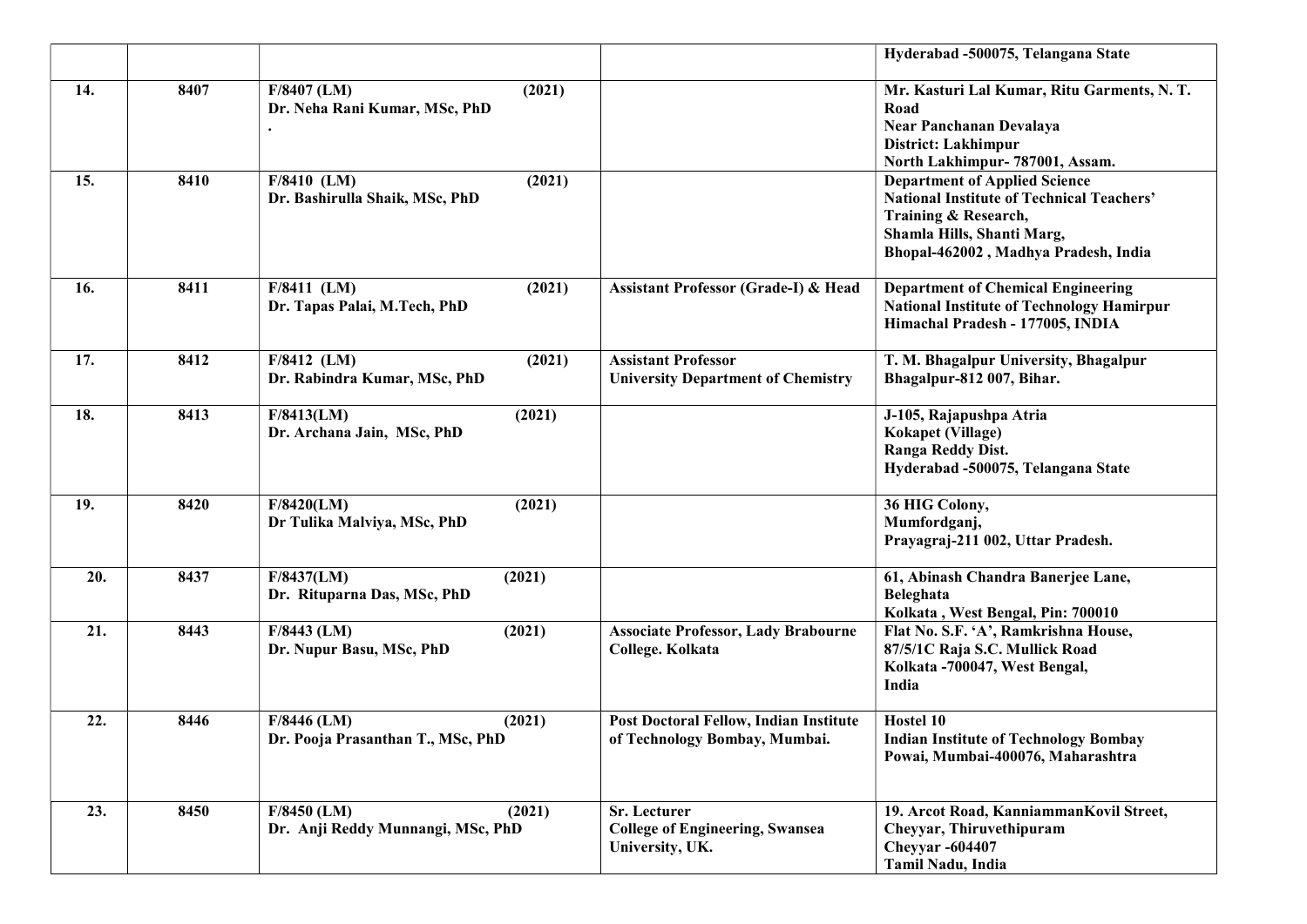| 24. | 8451 | F/8451 (LM)<br>(2021)<br>Dr. Helen Maria Joseph, MSc, PhD     | Project Officer, College of<br>Engineering, Swansea University, UK.                                               | 19. Arcot Road, KanniammanKovil Street,<br>Cheyyar, Thiruvethipuram<br><b>Cheyyar -604407</b><br>Tamil Nadu, India                                         |
|-----|------|---------------------------------------------------------------|-------------------------------------------------------------------------------------------------------------------|------------------------------------------------------------------------------------------------------------------------------------------------------------|
| 25. | 8452 | F/8452(LM)<br>(2021)<br>Dr. Kuppusamy Kanagaraj, MSc, PhD     | <b>Sr. Research Associate</b><br>Madurai Kamaraj University, T.N.                                                 | S/O. M. Kuppusamy,<br>2/412, KarungalKadu,<br>J. Krishnapuram& (PO),<br>Kethanur (Via), Sulur (TK),<br>Coimbatore (DT) - 641671, Tamil Nadu, India         |
| 26. | 8455 | $F/8455$ (LM)<br>(2021)<br>Dr. C. Ramesh Kumar, MSc, PhD      | Asst. Professor, Madras Christian<br>College, T.N.                                                                | F-4 AbiramiAbinayam,<br><b>Professor's Colony</b><br><b>Tambaram East,</b><br>Chennai, Pin-600059, Tamil Nadu.                                             |
| 27. | 8456 | (2021)<br>$F/8456$ ((LM)<br>Dr. Paul Wilson, MSc, PhD         | Principal & Secretary, Madras<br><b>Christian College, T.N.</b>                                                   | <b>Madras Christian College Campus</b><br>Tambaram East,<br>Chennai, Pin-600059, Tamil Nadu.                                                               |
| 28. | 8458 | F/8458(LM)<br>(2021)<br>Dr. HariShankerPandey, MSc, PhD       | <b>Department of Chemistry</b><br><b>Buddha PG College Kushinagar</b><br>Kushinagar                               | <b>Associate Professor</b><br><b>Buddha PG College</b><br>Kushinagar-274403, UP, India.                                                                    |
| 29. | 8460 | F/8460(LM)<br>(2021)<br>Dr. Reuben Jonathan D, MSc, PhD       | Asst. Professor, Madras Christian<br>College, T.N.                                                                | G4, Bethel Enclave<br>No. 5, Bethelpuram<br>Tambaram<br>Chennai - 600 059.                                                                                 |
| 30. | 8463 | F/8463(LM)<br>(2021)<br>Dr. R. Manivannan, BTech, PhD         | Asst. Professor, National Institute of<br><b>Technology, Raipur.</b>                                              | (2021)<br>F/8463(LM)<br>Dr. R. Manivannan, BTech, PhD<br>1623/41 SakthiBhawan, Near Alaknanda Tower,<br>Rohinipuram<br>Raipur- 492010, Chattisgarh, India. |
| 31. | 8464 | F/8464(LM)<br>(2021)<br>Dr. Noyel Victoria Selvam, MTech, PhD | Asst. Professor, National Institute of<br><b>Technology, Raipur.</b>                                              | 1623/41 SakthiBhawan, Near Alaknanda Tower,<br>Rohinipuram<br>Raipur- 492010, Chattisgarh, India.                                                          |
| 32. | 8465 | $F/8465$ ((LM)<br>(2021)<br>Dr. Bindu Mangla, MSc, PhD        | <b>Associate Professor, Dept. of</b><br>Chemistry, J. C. Bose University of<br>Science and Technology, Faridabad. | H. No. 1006, Sector-19,<br>Faridabad-121002<br>Haryana, India                                                                                              |
| 33. | 8466 | (2021)<br>F/8466(LM)<br>Dr. KiranJaiswal, MSc, PhD            | <b>Department of Chemistry</b><br><b>Buddha PG College Kushinagar</b><br>Kushinagar                               | <b>Associate Professor</b><br><b>Department of Chemistry</b><br>Buddha PG College Kushinagar<br>Kushinagar-274403, U.P., India.                            |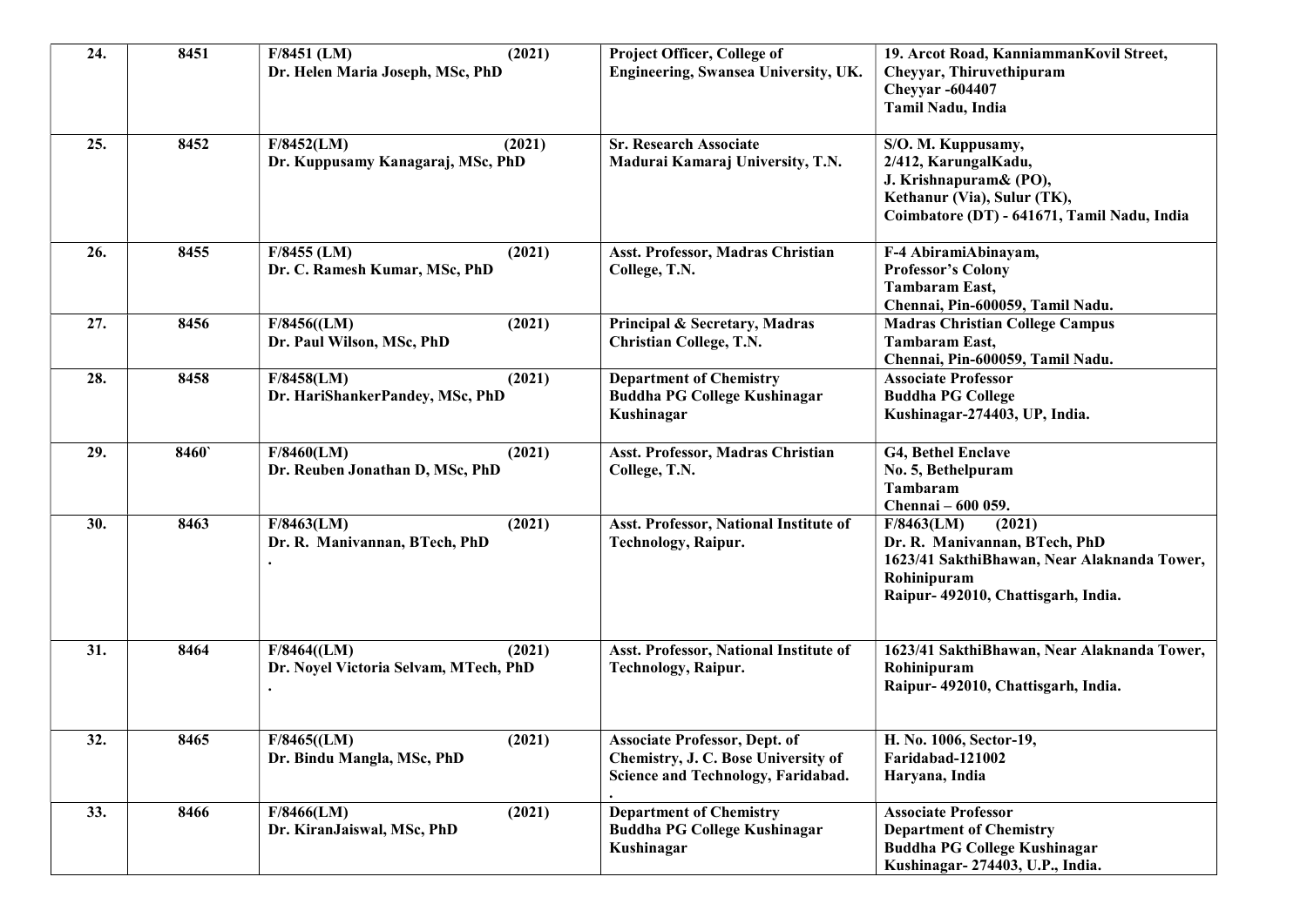| 34. | 8467 | F/8467(LM)<br>(2021)<br>Dr. Ambrish Kumar Srivastava, MSc, PhD | <b>Department of Physics</b><br>DeenDayalUpadhyaya Gorakhpur<br>University                                     | <b>Department of Physics</b><br>DeenDayalUpadhyaya Gorakhpur University<br>Civil Lines, Gorakhpur-273 009<br>Uttar Pradesh, India.                                                                                                                                                                         |
|-----|------|----------------------------------------------------------------|----------------------------------------------------------------------------------------------------------------|------------------------------------------------------------------------------------------------------------------------------------------------------------------------------------------------------------------------------------------------------------------------------------------------------------|
| 35. | 8471 | F/8471(LM)<br>(2021)<br>Dr. AdikaySreedevi, MPharm, PhD        | <b>Institute of Pharmaceutical</b><br>Technology, Sri Padmavati Mahila<br>Visvavidyalayam, Tirupati            | <b>Institute of Pharmaceutical Technology</b><br>Sri Padmavati MahilaVisvavidyalayam<br>Tirupati-517 502.<br><b>Chittoor District, Andhra Pradesh</b>                                                                                                                                                      |
| 36. | 8472 | (2021)<br>F/8472(LM)<br>Dr. Renu Gupta, PhD (Chem.Eng)         | <b>Department of Chemical Engineering</b><br>Dr B R Ambedkar National Institute<br>of Technology, Jalandhar    | <b>Associate Professor &amp; Head</b><br><b>Department of Chemical Engineering</b><br>Dr B R Ambedkar National Institute of<br>Technology<br>Jalandhar-144011, Punjab<br>India                                                                                                                             |
| 37. | 8473 | F/8473(LM)<br>(2021)<br>Dr. Neetu Divya, PhD (Chem.Eng)        | <b>Department of Chemical Engineering</b><br>Dr B R Ambedkar National Institute<br>of Technology, Jalandhar    | <b>Associate Professor</b><br><b>Department of Chemical Engineering</b><br>Dr B R Ambedkar National Institute of<br>Technology<br>Jalandhar-144011, Punjab<br>India                                                                                                                                        |
| 38. | 8477 | F/8477(LM)<br>(2021)<br>Dr. S. Hariharan, MSc, PhD             | Asst. Professor, C. K. Naidu College<br>for Men, Chennai, T.N.                                                 | 61/63m A-10 RoohiAswath Apartment<br>MuthuMuthali Street<br>Royapettra<br>Chennai-600014, Tamil Nadu, India.                                                                                                                                                                                               |
| 39. | 8480 | F/8480(LM)<br>(2021)<br>Smt. BhagyashreeMarutiPatil, MSc       | <b>Institute of Forensic Science</b><br>15, Madam Cama Road                                                    | <b>Institute of Forensic Science</b><br>15, Madam Cama Road<br>Mumbai-400032, Mahasrashtra, India.                                                                                                                                                                                                         |
| 40. | 8483 | (2021)<br>F/8483(LM)<br>Dr. Mithun Nath, PhD                   | <b>R&amp;D Scientist - Monolithics CoE</b><br><b>Global R&amp;D Center for Advanced</b><br><b>Refractories</b> | <b>R&amp;D Scientist - Monolithics CoE</b><br><b>Global R&amp;D Center for Advanced Refractories</b><br><b>Vesuvius Refractory India Private Limited</b><br>Survey No. 90 & 98, Block-G, Industrial Park,<br>IDA Auto Nagar, Fakirtakiya Village,<br>Visakhapatnam, Andhra Pradesh-530049,<br><b>INDIA</b> |
| 41. | 8485 | F/8485(LM)<br>(2021)<br>Dr. Sanchita Mondal, MSc, PhD          | Asst. Professor, Sree Chaitanya<br>College, Habra.                                                             | Maheshtala (Baidyapara, Paschim)<br><b>South 24 Parganas</b><br>Kolkata -700141, West Bengal, India                                                                                                                                                                                                        |